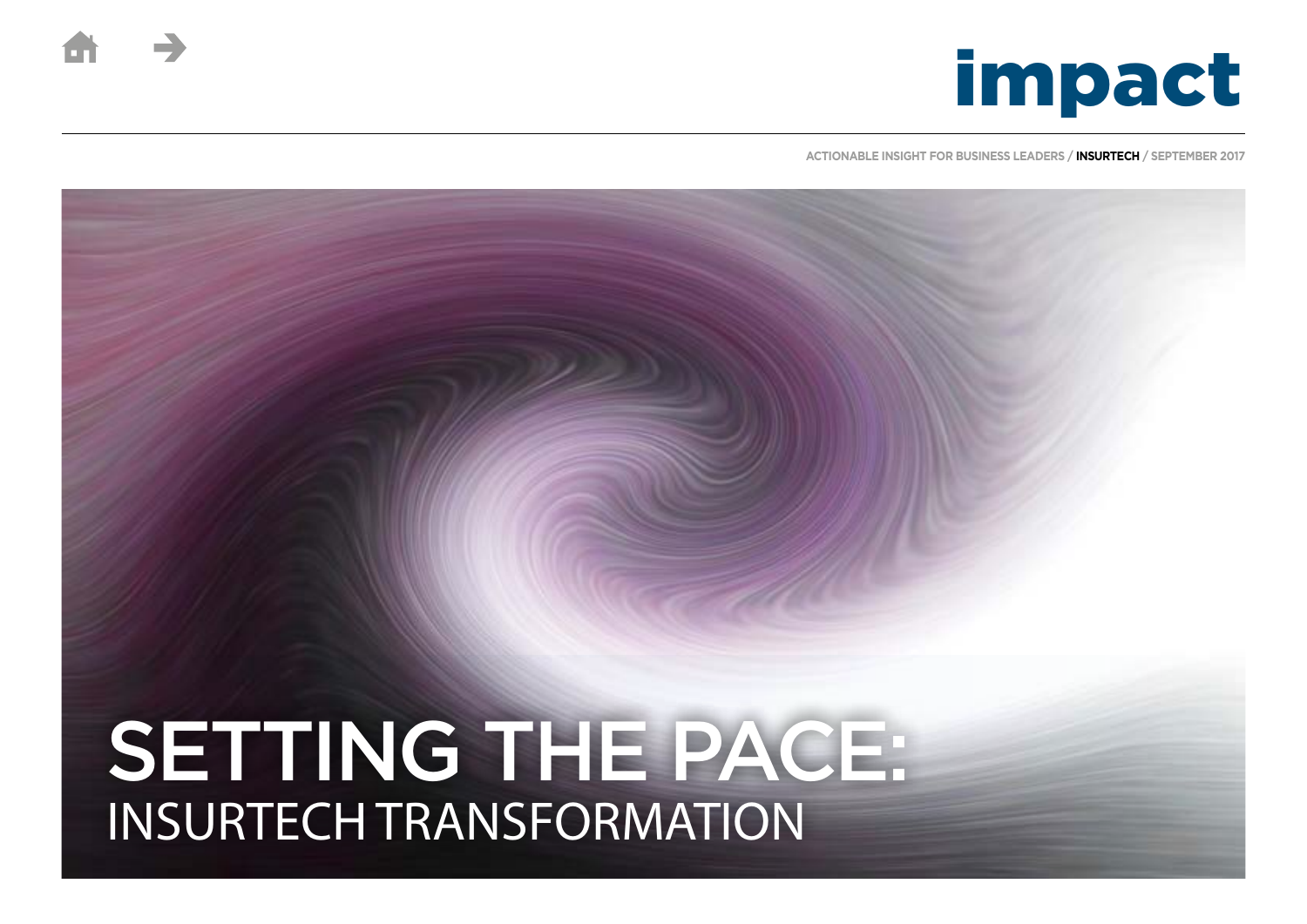Technology is changing the way businesses evaluate risks, transforming customer interactions and overhauling the purchase process. As traditional insurers strive to overcome legacy systems and practices, how successfully are they keeping pace with new InsurTech entrants?

By Peter Davy, a risk and insurance specialist journalist and former trade magazine editor

echnology is transforming the insurance industry – pushing it towards its ["Kodak moment", as](http://www3.asiainsurancereview.com/News/View-NewsLetter-Article/id/38976/type/eDaily/InsurTech-Kodak-moment-looming-for-non-digital-insurance-players#)  [George Kesselman, founder of](http://www3.asiainsurancereview.com/News/View-NewsLetter-Article/id/38976/type/eDaily/InsurTech-Kodak-moment-looming-for-non-digital-insurance-players#)  [InsurTech Asia recently put it](http://www3.asiainsurancereview.com/News/View-NewsLetter-Article/id/38976/type/eDaily/InsurTech-Kodak-moment-looming-for-non-digital-insurance-players#). From peer-to-peer home insurer Lemonade in the US to pay-as-you-go car cover by the hour from Cuvva in Scotland,

the industry is in the midst of an upheaval. Big data, cloud, artificial intelligence, mobile technologies, and the Internet of Things are among the technologies already changing the way insurance works, says Neil Cantle, principal at Milliman. The industry is

"Even 18 months ago, much of this was only theoretical, but now profound change is a reality. The industry has reached that moment," he says. Already technologies such as telematics are mainstream. Others will follow.

Much of this has been led by the tech-savvy startups. Some, such as Trov, providing app-based, on-demand insurance for personal goods, are backed by major insurers (in its case, AXA). Others have gone it alone, with Lemonade and Hippo prime examples; they set up as licensed insurers in their own right.

"Sprinkling pixie dust" on top of the legacy infrastructure of a traditional insurer would not, the business's co-founder has said, deliver [the change](http://www.propertycasualty360.com/2016/12/12/rebel-with-a-cause-lemonade-ceo-calls-for-radical?slreturn=1481729112&page=2&page_all=1)  [Lemonade sought to achieve.](http://www.propertycasualty360.com/2016/12/12/rebel-with-a-cause-lemonade-ceo-calls-for-radical?slreturn=1481729112&page=2&page_all=1)

#### **In or out?**

Legacy technology is only one of the challenges traditional insurers face, though. A [2016 CBI survey](http://www.cbi.org.uk/cbi-prod/assets/File/pdf/cbi-education-and-skills-survey2016.pdf) showed many insurers also facing shortages in digital and software development skills to address it. Changing this quickly is one reason many insurers are opting to partner with or invest in technology startups to drive their digital transformation.

"The pace of change threatens to catch out insurance companies quite quickly, and many don't have the expertise needed or the infrastructure to attract people who would typically work in these fields," says Milliman consulting actuary Russell Osman.

There are other factors that argue against developing technology in-house, too. One is the cost, both in terms of the potentially prohibitive upfront capital costs involved in ripping and replacing legacy systems, and the ongoing maintenance and updates for any new systems developed in-house.

As Cantle warns: "If you do it in-house then you've got a wasting asset from the minute you start the project, and your technology is rapidly out of date. That's how fast things are moving." This in part explains the popularity of using cloud services, where managing and updating the system is outsourced.

Outsourcing is not without risks either. There are both practical and legal challenges in entrusting customer data to third parties, made more acute by the [General](https://ico.org.uk/for-organisations/data-protection-reform/overview-of-the-gdpr/)  [Data Protection Regulation](https://ico.org.uk/for-organisations/data-protection-reform/overview-of-the-gdpr/) that comes into effect in May 2018. The new regulations introduce fines of up to  $\epsilon$ 20m or 4% of turnover, whichever is greater, for the most serious breaches. At present, the maximum fine the UK's Information Commissioner's Office can impose is just £500,000.

Such threats, together with more general risks to reputation from a poorly implemented digital solution are likely to make some insurers wary of outsourcing key functions.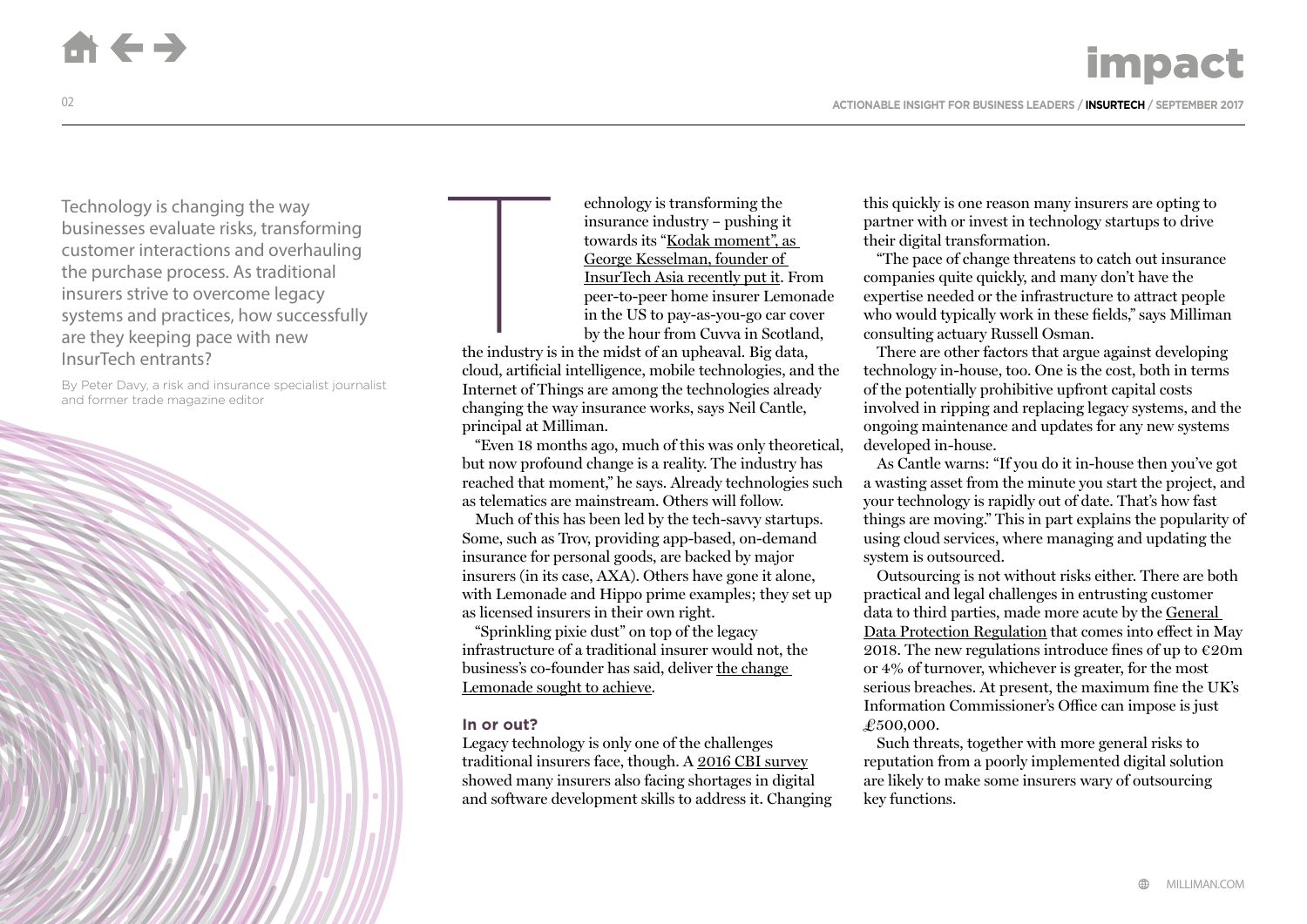#### **A third way**

03

As a result, some traditional insurers are embracing a third way: setting up separate organisations, structured and led like startups but owned by the insurer, to drive transformative digital developments.

Aviva's 'digital garages' in London and Singapore are among the most high-profile examples. Aviva's chief digital officer Andrew Brem says the approach is an attempt to "modernise insurance from the inside out", digitising the insurer's offering to give customers one-click convenience and using data and analytics to develop better insights into customers. One notable outcome is the company's 'Ask It Never' concept for policy applications, drawing on council records and mapped flood areas online to reduce the need to request information for home insurance, for example.



*Failure to focus on cultural change is the number one reason why transformation programmes fail.*  Pat Renzi, Principal, Life Technology Solutions, Milliman



Freedom, not just from legacy systems of the parent insurers but from a traditional business culture, is central to these operations, according to Brem. As he told reporters shortly after Aviva launched the garages: "We're being encouraged to break every rule in the book."

It is not alone. AXA's 'Lab' in Silicon Valley predates Aviva's garages, while Allianz has its own digital accelerator in Munich, headed up by the former managing director of Rocket Internet.

### **The people problem**

The key challenge insurers' must overcome is potentially not their technology, but resistance among their people.

"Failure to focus on cultural change is the number one reason why transformation programmes fail," says Pat Renzi, who leads Milliman's Life Technology Solutions practice.

"If you fail to bring everyone along on the journey, the project will either fail along the way or you will get to the end and everyone will revert back to the way they used to do it. You have to change hearts and minds."

Technology is just a facilitator, she adds; transformations—digital or otherwise—mean significant changes in people and processes.

A 'digital garage' won't alter this challenge; in fact, it arguably adds to it. Developing new, often high-profile InsurTech businesses with distinctive and attractive cultures can lead to resentment if not handled well, says Cantle.

"There's a danger the legacy part of the business can feel disgruntled that they're generating the income to pay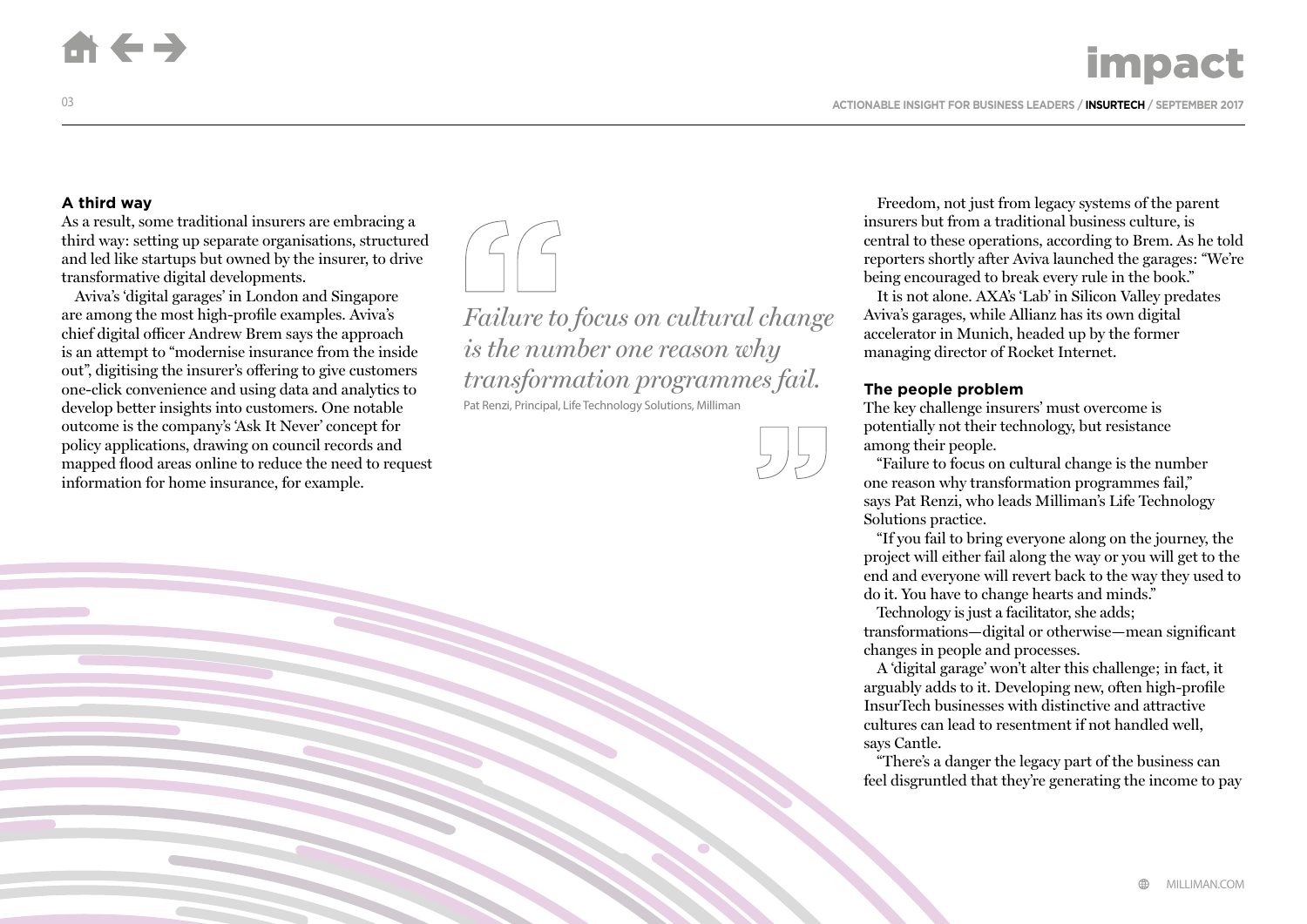04

for new developments, while effectively being told they're obsolete," he warns.

More widely, he adds, change brings insecurity particularly where it promises to streamline or entirely remove labour-intensive processes, as many InsurTech developments claim.

"If you want to take a lot of cost out of the insurance business, the place to look is often in servicing. We are looking at a much more industrialised back office," says Cantle.

### **Charting a way forward**

Developing the culture of an organisation so that change is not just accepted but embraced requires at least two key elements. The first is a clear vision from the leadership.

"An organisation wouldn't go through a transformation unless there was a really good reason. The focus tends to be on persuading boards to get funding, but you have to paint the picture for shareholders, sometimes for policyholders, and you have to paint the picture for your employees," says Cantle.

The second is exposure, says Ali Safavi, principal and director for InsurTech at Plug and Play in Silicon Valley. Running an insurance accelerator, the company works with 35 major insurance companies selecting the top few dozen InsurTech startups every six months to offer them a 12-week programme of support. It also helps insurers find startups to match their particular business requirements.

A major challenge for insurers is not finding a firm that has the technology that will meet its needs, but integrating it into how business units work, says Safavi.

"Culture matters. Businesses need to be open to new ideas, especially in an industry as old as insurance, where you have people who have followed the same routine for 30 or 40 years and nothing has changed."

That takes time, but it's helped by exposing individuals to the culture of startups. On the one hand, Plug and Play runs "Silicon Valley immersion programmes", for example, for people from key business units in traditional insurers to help change mindsets.

On the other, it also has consequences for how programmes are implemented, according to Safavi.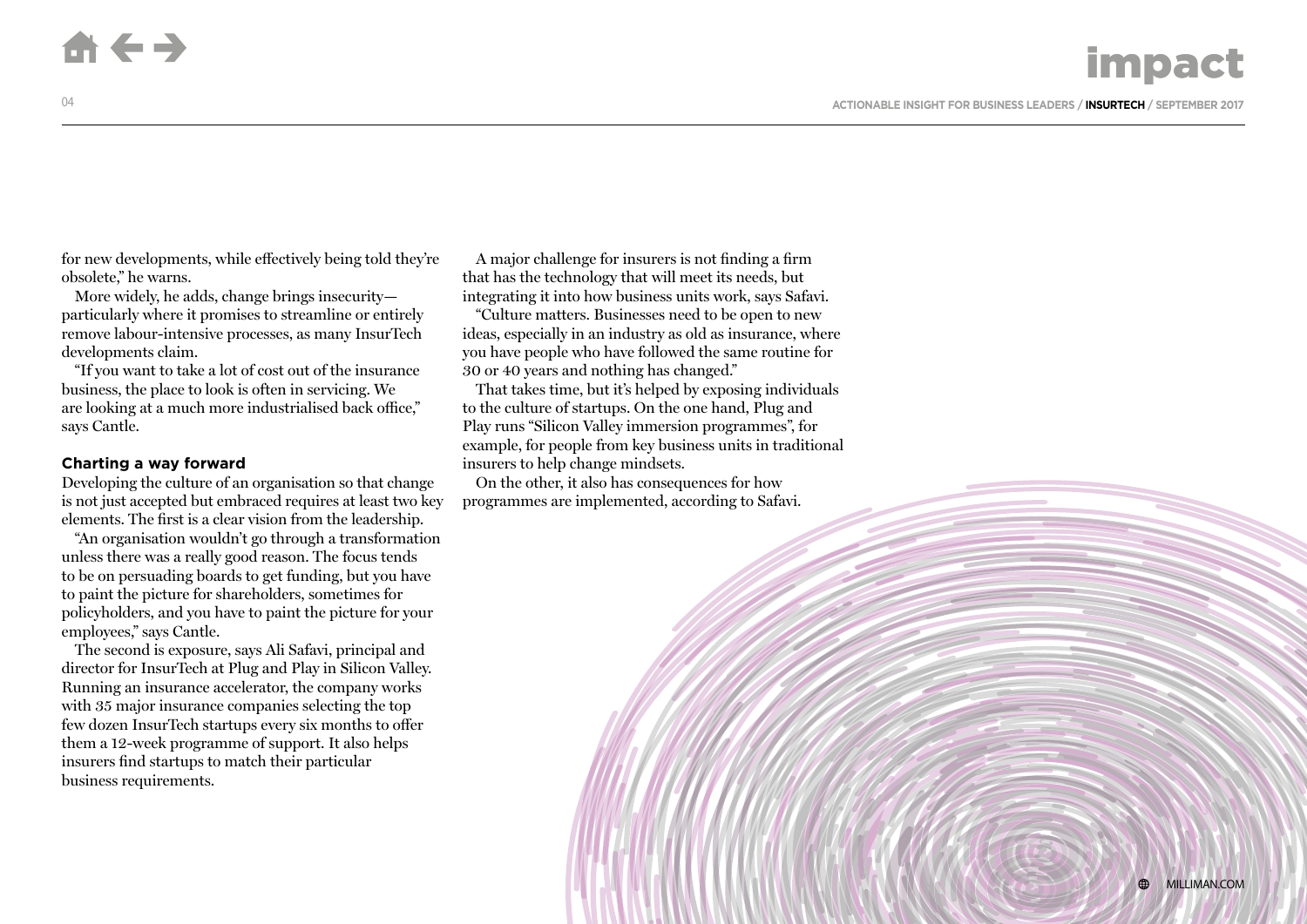*For anykind of collaboration to work, you need to have common ground. InsurTech businesses also have things to learn about how the* 

*insurers work.* 

Ali Safavi, principal and director, InsurTech, Plug and Play



"I strongly believe that part of the strategy should be developed as people get exposed to the culture of startups. Businesses need to be willing to try and fail, rather than strategise for the next 15 years and then find that by the time it has made a decision, it's too late."

# **The case for agility**

Renzi agrees, and argues that there's a strong case for an agile methodology when undertaking digital transformation projects: having a clear vision of the outcome for the transformation, but implementing it through small iterative steps and improvements in functionality.

"It's basically the opposite to a waterfall approach where you spend a year defining the specification in intricate detail, another year building it, and then finding it doesn't meet the requirements of the business anymore," says Renzi. "When you break things down into small pieces, there is almost a constant stream of delivery."

That helps promote engagement and ownership of the change, since employees see the benefits sooner, but also gives time for the cultural change to occur as both the traditional business units and InsurTech teams gain familiarity with each other.

The cultural change is not entirely one-way either. "These projects are a matter of collaboration," says Safavi. "For any kind of collaboration to work, you need to have common ground. Both sides need to meet in the middle. InsurTech businesses also have things to learn about how the insurers work."

And part of that learning should be understanding what controls need to be in place. Cantle explains that as changes come in, and particularly as automation increases the speed of business in insurance, firms will need to rethink their controls. A faster pace might help the business be more efficient and give a better service to customers, but it also increases the scale of potential problems if things go wrong, he says.

"Many control mechanisms currently rely on people having time to look at things. As the velocity of business activity ramps up, there isn't that time, and if you have a systemic error then you're going to make an awful lot of mistakes in a very short space of time."

Insurers certainly have to embrace change, he adds, but sometimes it's right to proceed with caution.